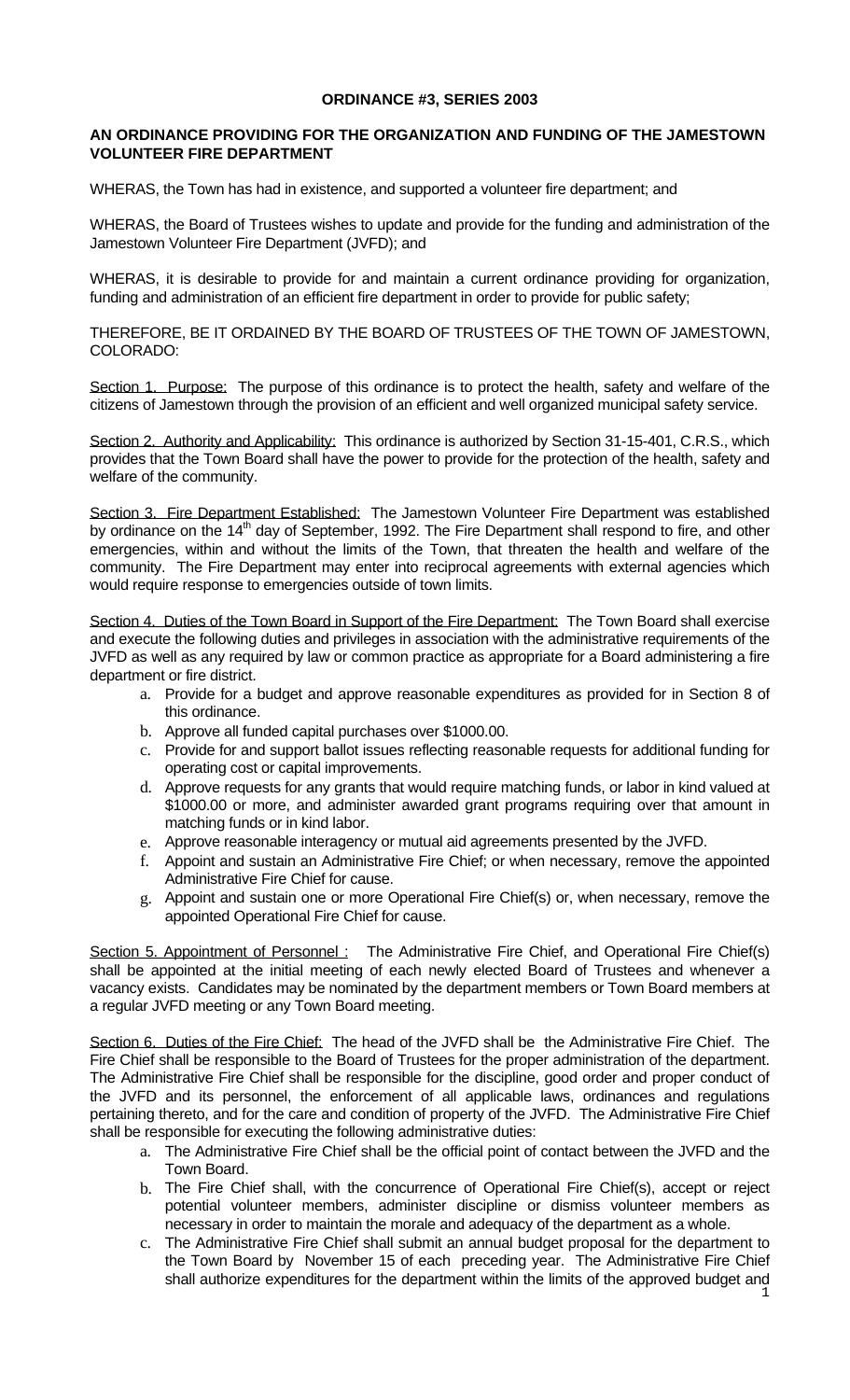## this ordinance.

Section 6A. Compensation for Administrative Fire Chief: The Administrative Fire Chief shall receive monthly compensation from the Town equal to \$200.00 per month in any month in which the Chief performs all assigned duties and attends at least ¾ of scheduled meetings.

Section 7 Duties of the Operational Fire Chiefs: The Operational Fire Chiefs shall qualify and appoint officers in the chain of command. The Operational Fire Chiefs shall appoint subsidiary committees or individuals to carry out operational functions. The Operational Fire Chiefs shall, with the concurrence of Administrative Fire Chief, accept or reject potential volunteer members, administer discipline or dismiss volunteer members as necessary in order to maintain the morale and adequacy of the department as a whole. The Operational Fire Chiefs shall be responsible for execution of the following powers and duties:

- a. The Operational Fire Chiefs shall have responsibility over all persons at fires or other emergencies under JVFD jurisdiction..
- b. The Operational Fire Chiefs shall have the power to summon aid deemed necessary to deal with an emergency, order the removal of persons or property from any building or area deemed hazardous during or subsequent to an emergency event for the purpose of protecting persons and property.
- c. The Operational Fire Chiefs shall have the power during an emergency to order the cutting down or removal of any plant, fence or other structure if deemed necessary for the purpose of extinguishing a fire or the mitigation of any emergency.
- d. The Operational Fire Chiefs shall assume the duties of incident command and direct all activities and persons related to the administration of emergency assistance. The Operational Fire Chiefs may elect to surrender incident command to a knowledgeable authority of internal or external source when surrender is deemed to be in the best interest of persons, property and the community.
- e. The Operational Fire Chiefs shall prescribe isolation zones and limits during an emergency within which no persons, other than firefighters, emergency personnel, police officers and others admitted by order of the Fire Chief are permitted to enter.
- d. The Operational Fire Chiefs shall be responsible for the development and implementation of adequate and comprehensive training programs for volunteers.
- f. The Operational Fire Chiefs shall be the official point of contact between the JVFD and external agencies.

Section 8. Source of Funds for JVFD: The Town Board shall provide an annual budget and set aside funds for the purpose of maintaining the JVFD. Funding shall be provided from the following sources:.

- a. Mill levy authorizations as approved by the electorate.
- b. Income from impact fees designated for safety services
- c. Reimbursements for services.
- d. Profits from picnics, celebrations, and other social events designed to raise money for the department.
- e. External grants, loans or individual donations to JVFD.
- f. Transfers from the Town General Fund.

No moneys from the collection of mill levies approved for JVFD operating expenses shall be used for any other purpose. No moneys from the collection of mill levies approved for capital purchases and improvements shall be used for any other purpose. Moneys for operating costs and capital expenses shall not be commingled. Interest accrued from individual savings accounts shall be reinvested in that account. Income from sources above, shall be deposited as operating expenses funds unless prespecified, donor specified or otherwise directed by the Board.

Section 9. Absences During Emergencies: In the case of the absence of the Operational Fire Chief(s at any emergency; an Assistant Fire or other designee in accordance with incident command protocols, shall assume the powers and responsibilities of the Chief. When the Chief is unable to perform responsibilities for any reason, those duties shall be assumed in accordance with the JVFD organizational outline or assigned by the Chief.

Section 10. Severability: If any portion of this Ordinance, or application thereof to any person or circumstances, be held invalid, such invalidity shall not affect the remaining portions of this Ordinance. The Town Board hereby declares that it would have passed this Ordinance and each part hereof irrespective of the fact that any one part be declared invalid.

Section 11. Repeal: All ordinances or parts of ordinances, of the Town of Jamestown, Colorado in conflict herewith are hereby repealed and specifically Ordinance 5, Series 1998.

Section 12. Safety Clause and Emergency Effective Date: The Board of Trustees herewith finds,